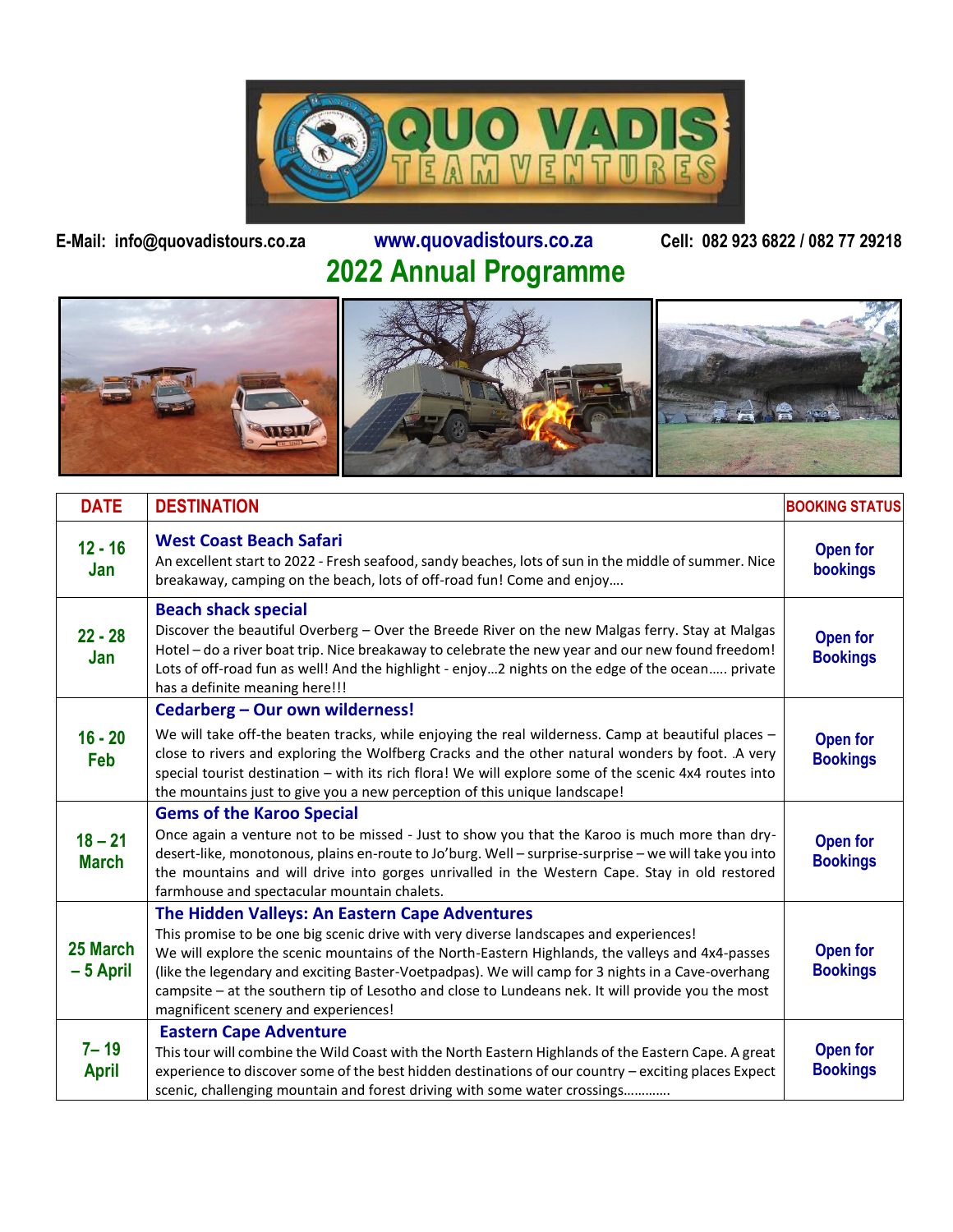| <b>DATE</b>                   | <b>DESTINATION</b>                                                                                                                                                                                                                                                                                                                                                                                                                                                                                                         | <b>BOOKING STATUS</b>              |
|-------------------------------|----------------------------------------------------------------------------------------------------------------------------------------------------------------------------------------------------------------------------------------------------------------------------------------------------------------------------------------------------------------------------------------------------------------------------------------------------------------------------------------------------------------------------|------------------------------------|
| 28 April-<br>13 May           | <b>Angola</b><br>Come and enjoy this gem of travelling in Southern Africa and one of the most exciting safaris in<br>Africa! Sand and beach driving with excellent seafood at its best - bush and forest experiences, the<br>most scenic river and mountain landscapes and passes in Africa - and of cause visiting old bush war<br>sites. Welcoming people in a country where tourism is still developing.                                                                                                                | Open for<br><b>Bookings</b>        |
| 17 May $-$<br>6 June          | Tropic of Capricorn: From the Atlantic to the Indian<br>This will be the absolute highlight of the year - covering Southern Africa from West to East - with<br>the Tropic of Capricorn as our route indicator! We start off on a high - in Swakopmund and will<br>travel all the way East towards Mozambique Coast. Wild experiences through Khutsi Game Reserve<br>in Botswana on to the Limpopo and wild Tuli Block - through Kruger - at these destinations we will<br>stay for a few days -great fun - don't miss out! | Open for<br><b>Bookings</b>        |
| $8 - 20$<br>June              | Mozambique - The Ultimate Beach Experience<br>Why doing things the same way year after year? Come and relax on the warm Mozambique<br>Channel - turquoise-blue water, prawns, fresh barracuda or king fish, white sandy beaches,<br>coconut-peri-peri chicken (famous "galinhas") R&R and the Bazaruto Islands waiving at youall<br>as part of a great tropical experience. This is paradise warm, clear water, seafood galore,<br>white sandy beaches and coconut lined islands with coral reefs what more?               | Open for<br><b>Bookings</b>        |
| $25$ June $-$<br>13 July      | <b>Botswana - The Kalahari Supreme</b><br>The Kalahari is a magical place - every nature lover should experience the Kalahari - the real<br>Kalahari - we follow the Molopo then on to Mabua and the Central Kalahari in Botswana! This time<br>of the year the northern part of the Central Kalahari is one of the prime game viewing areas, as<br>nutritious grasses attracts antelope and lions in abundance. We will end this trip on a high in the<br>incredible Tuli Block                                           | Open for<br><b>Bookings</b>        |
| $16 - 29$<br>July             | <b>Botswana - The Ultimate Bush Safari</b><br>One of our favourite destinations - a land of contrasts, small human population, healthy animal<br>population and then the dry Kalahari Desert with numerous waterways of the Okavango Delta. We<br>will cover the best, from Tuli Wilderness in the South-East through the Makgadikgadi Pans on to<br>the Moremi Game Reserve                                                                                                                                               | Open for<br><b>Bookings</b>        |
| $5 - 9$ Aug                   | <b>Secret breakaway!</b><br>This one will be surprise and the structure will be unraveled closer to the date.<br>Check this space                                                                                                                                                                                                                                                                                                                                                                                          | Open for<br><b>Bookings</b>        |
| $12 - 20$<br>Aug              | <b>Richtersveld</b><br>First of all - if you haven't done the Richtersveld  you are surely missing something very special<br>in your own country - beautiful scenes of sunsets over the Orange - great places to explore! We<br>will follow the lifeline Orange, through the Richtersveld to its Mouth at Alexander Bay. Richtersveld<br>- remote and relentlessbut the rewards for the adventurer are unrivalled.                                                                                                         | <b>Open for</b><br><b>Bookings</b> |
| $27$ Aug $-$<br><b>6 Sept</b> | Lesotho Escape - Kingdom in the Sky<br>Welcome to a real African Safari - a truly idyllic destination. This is untamed Africa in our midst -<br>characterized by its remote rugged mountains and deep valleys, with plummeting waterfalls that<br>form spectacular frozen stalactites in winter. Highest road pass in Southern Africa at 3275m, with<br>the snow-capped Malutis - be prepared for a scenic extravaganza!                                                                                                   | Open for<br><b>Bookings</b>        |
| $10 - 25$<br><b>Sept</b>      | <b>Wild Kalahari Safari</b><br>This is truly becoming one of our most popular and favourite safaris! It covers the Kalahari from<br>East to West. We will follow the Molopo River from origin to confluence with Orange River at<br>Riemvasmaak Red sand dunes, exciting 4x4 experiences and stunning camping sites, with good<br>facilities - the setting sun behind camel thorn trees with the roar of the majestic Kalahari lion.                                                                                       | <b>Open for</b><br><b>Bookings</b> |
| 18 Oct -<br>15 Nov            | Namibia - Skeleton Coast to Kaokoveld<br>This is our special tour of the year! We will cover the entire Skeleton Coast of Namibia serious 4x4-<br>stuff, sand and dune driving to the Kunene River Mouth and then into the Kaokoland. For the first<br>part we will be in the hands of a Namibian-guide. On our way back we will enjoy the best part of<br>the Kaokoveld - the setting sun behind camel thorn trees with great scenary of dry river beds and<br>majestic mountains of the Khowarib Schlucht. Magic stuff.  | <b>Open for</b><br><b>Bookings</b> |